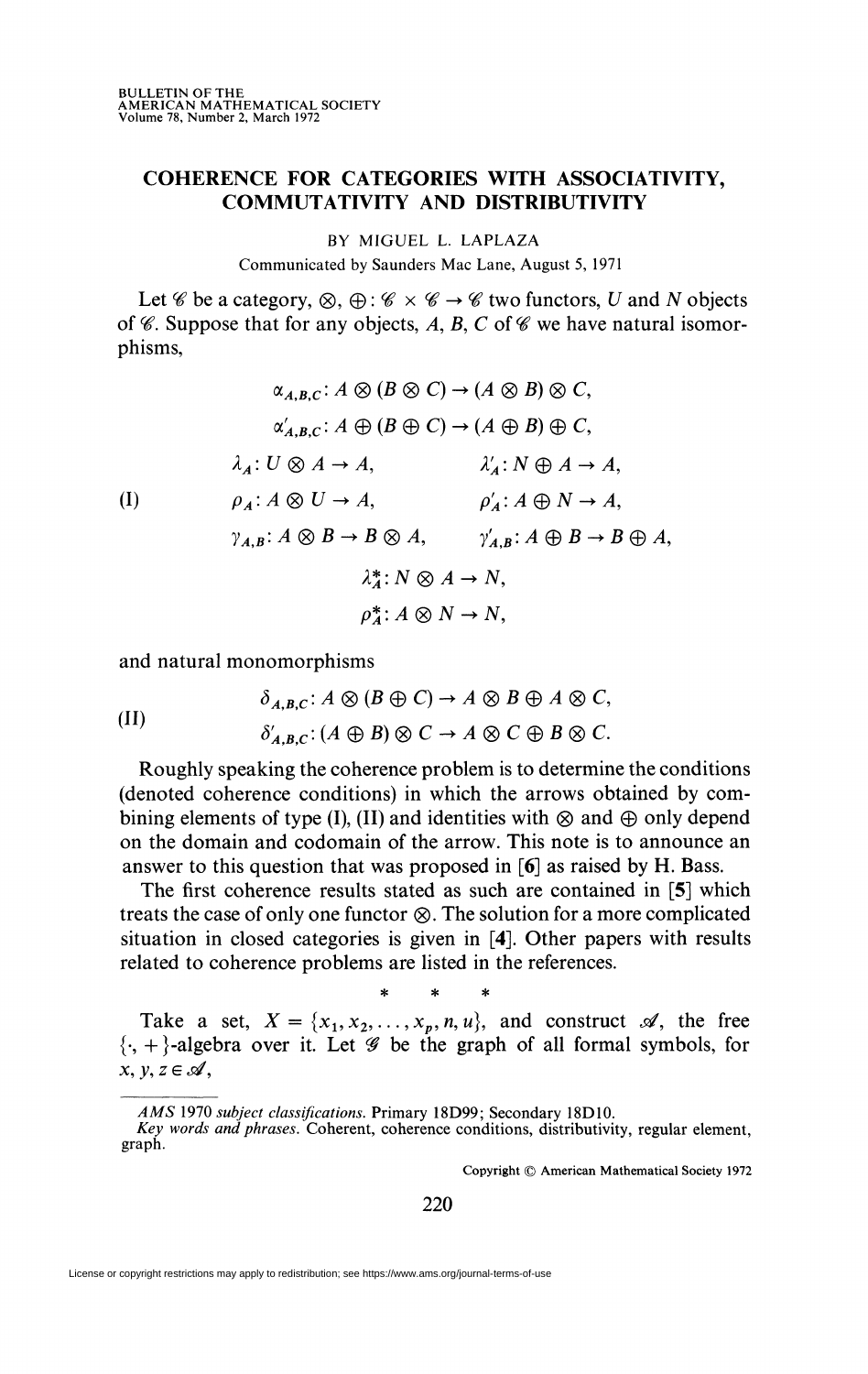$$
\alpha_{x,y,z}: x(yz) \to (xy)z, \qquad \alpha'_{x,y,z}: x + (y + z) \to (x + y) + z
$$
  

$$
\lambda_x: ux \to x, \qquad \lambda'_x: n + x \to x,
$$
  

$$
\rho_x: xu \to x, \qquad \rho'_x: x + n \to x,
$$
  

$$
\gamma_{x,y}: xy \to yx, \qquad \gamma'_{x,y}: x + y \to y + x,
$$
  

$$
\lambda^*_x: nx \to n,
$$
  

$$
\rho^*_x: xn \to n,
$$

their formal inverses and

$$
\delta_{x,y,z}: x(y + z) \to xy + xz,
$$
  
\n
$$
\delta'_{x,y,z}: (x + y)z \to xz + yz,
$$
  
\n
$$
1_x: x \to x.
$$

Construct  $\mathcal{H}$ , the free  $\{\cdot, +\}$ -algebra over  $\mathcal G$  and take on  $\mathcal H$  the only extension of the graph structure of  $\mathscr G$  in which the projections are  $\{\cdot, +\}$ morphisms. One element of  $\mathcal H$  is said to be an *instantiation* if, with at most one exception, only elements of  $\mathscr G$  of type  $l_x$  occur in its expression. We will denote by  $\mathcal{I}$  the graph of all the instantiations of  $\mathcal{G}$ .

Fix now p objects,  $C_1, C_2, \ldots, C_p$ , of  $\mathscr C$  and let  $g: \mathscr I \to \mathscr C$  be the morphism of graphs defined on the vertices by the conditions (i)  $gu = U$ ,  $gn = N, g x_i = C_i$ , for  $1 \le i \le p$ , (ii)  $g(x + y) = gx \oplus gy, g(xy) = gx \otimes gy$ , for  $x, y \in \mathcal{A}$ , on  $\mathcal{G}$  by taking each formal symbol onto the arrow of  $\mathcal{C}$ determined replacing each subscript by its image by g and such that for  $x, y \in \mathcal{I}, g(x + y) = gx \oplus gy, g(xy) = gx \otimes gy$ . This definition depends upon the  $C_i$  and allows us to define the value of a path with steps in  $\mathcal I$  as the product of the images of the steps.

Let  $\mathscr{A}^*$  be the free  $\{\cdot, +\}$ -algebra over X, with associativity and commutativity for  $\cdot$  and  $+$ , distributivity of  $\cdot$  relatively to  $+$ , null element *n*, identity element u, and the additional condition  $na = n$  for  $a \in \mathcal{A}^*$ . The identity map of X defines a  $\{\cdot, +\}$ -morphism  $f: \mathcal{A} \to \mathcal{A}^*$ . An element, a, of *se* is defined to be *regular if fa* can be expressed as a sum of different elements of  $\mathscr{A}^*$ , each of which is a product of different elements of X.

Our coherence conditions require the commutativity of the diagrams of a finite family of types. Roughly speaking our conditions are equivalent to the commutativity of any diagram that can be constructed taking, for each vertex, the iteration by  $\otimes$  and  $\oplus$  of not more than four objects, equal or different, of  $\mathscr C$  and such that each edge is an iteration by  $\otimes$  and  $\oplus$  of arrows of type (I), (II) and identities: we are reduced to a finite number of types of diagrams if we drop unnecessary commutativity conditions.